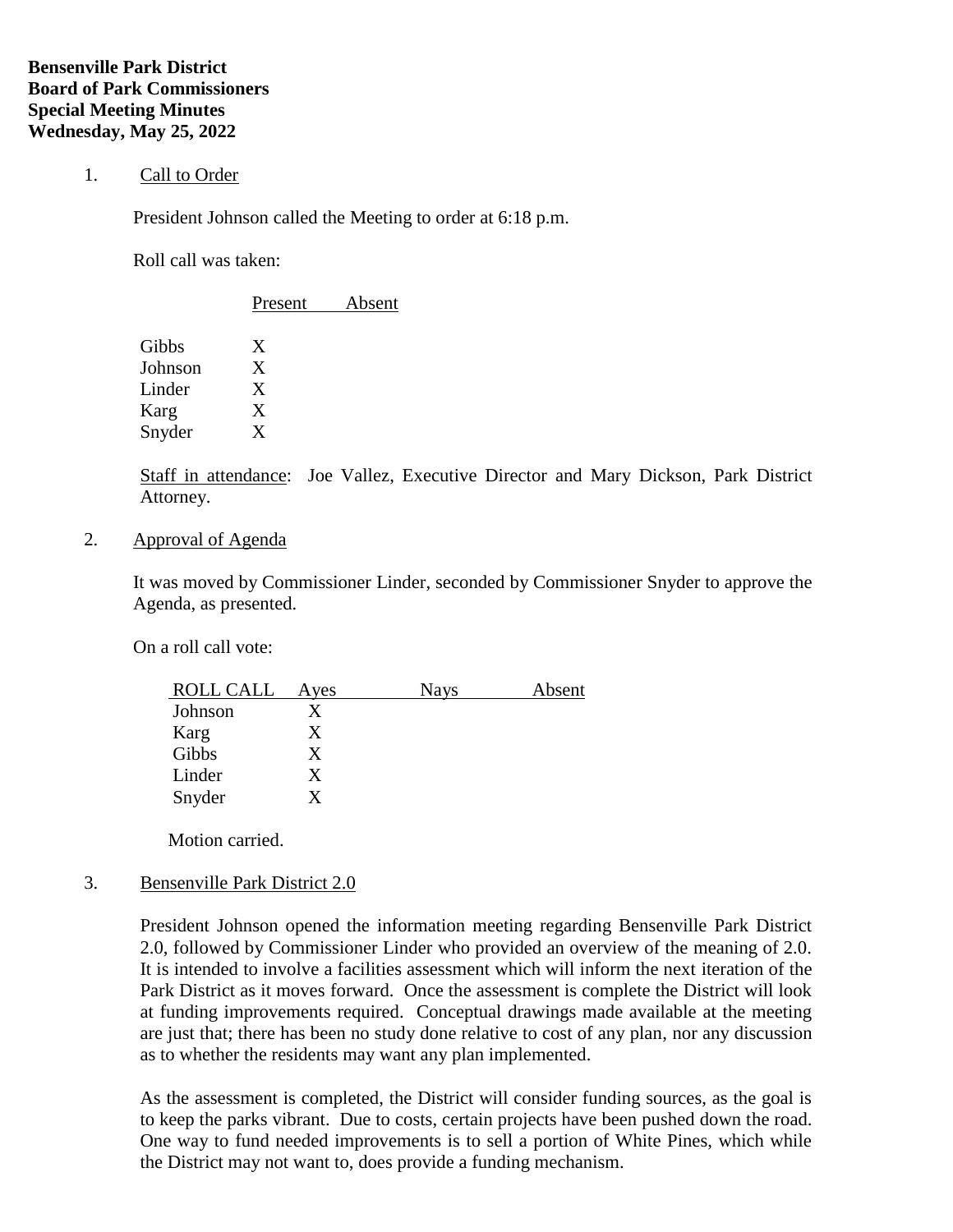President Johnson commented that the goal of the District is to be transparent. Any decision made will be the Board's and does not rest with the Executive Director. The District is looking at a road map to the future, which will have the District managing problems rather than problems managing the District. At this point, he stressed the District has not made any decisions, and he personally supports the idea of a referendum prior to any sale of White Pines property, but it is too soon to make a decision relative to a referendum.

Director Vallez provided the overview and project status of 2.0 as follows:

Discussions commenced in 2017, after the completion of a District wide master plan. The Board opened discussions with the Village about reannexation of White Pines, and adopted Resolution 287 in June 2018 to reannex. This Resolution addressed possible redevelopment of White Pines that included potential sale of a part of the property. (A copy of the Resolution will be posted on the 2.0 Microsite).

In 2019-2020, the golf course posted a \$780,000 loss, which represented a loss for six years in a row. The loss was absorbed by the recreation end of the District. White Pines has an outstanding bond obligation through 2035 of approximately \$400,000. It is an alternative revenue bond that is paid out of operation dollars. In 2019, the Board approved an operational structure that places White Pines under the supervisor of the Executive Director. The District adopts Bensenville Park District 2.0 to identify the needs of the community in the near future.

The District will continue to share information and real time updates. There will be two public forums scheduled as the process proceeds. While these forums had been planned for earlier, as the legislation to allow the sale of White Pines property was extended, the timeline has also been extended. The District is also planning to conduct a communitywide survey in the future.

Public Comments/Questions [Note: Names may not be spelled accurately]

• Henry Wesseler encouraged residents to contact Commissioners relative to their concerns and questions.

President Johnson responded that the Board desired that Mr. Vallez be the point of contact so that the message being addressed was unified.

• Gary Gardner asked (1) how the District arrived at statistics of resident vs nonresident use of White Pines, (2) why there is no answer at the banquet facility when this is to be a big year for weddings, (3) why baseball is not being played at Veteran's Park, (4) what has happened at Hyatt Hubbard Park, (5) why the same thought process is not going into the closure of the pool, as other pools are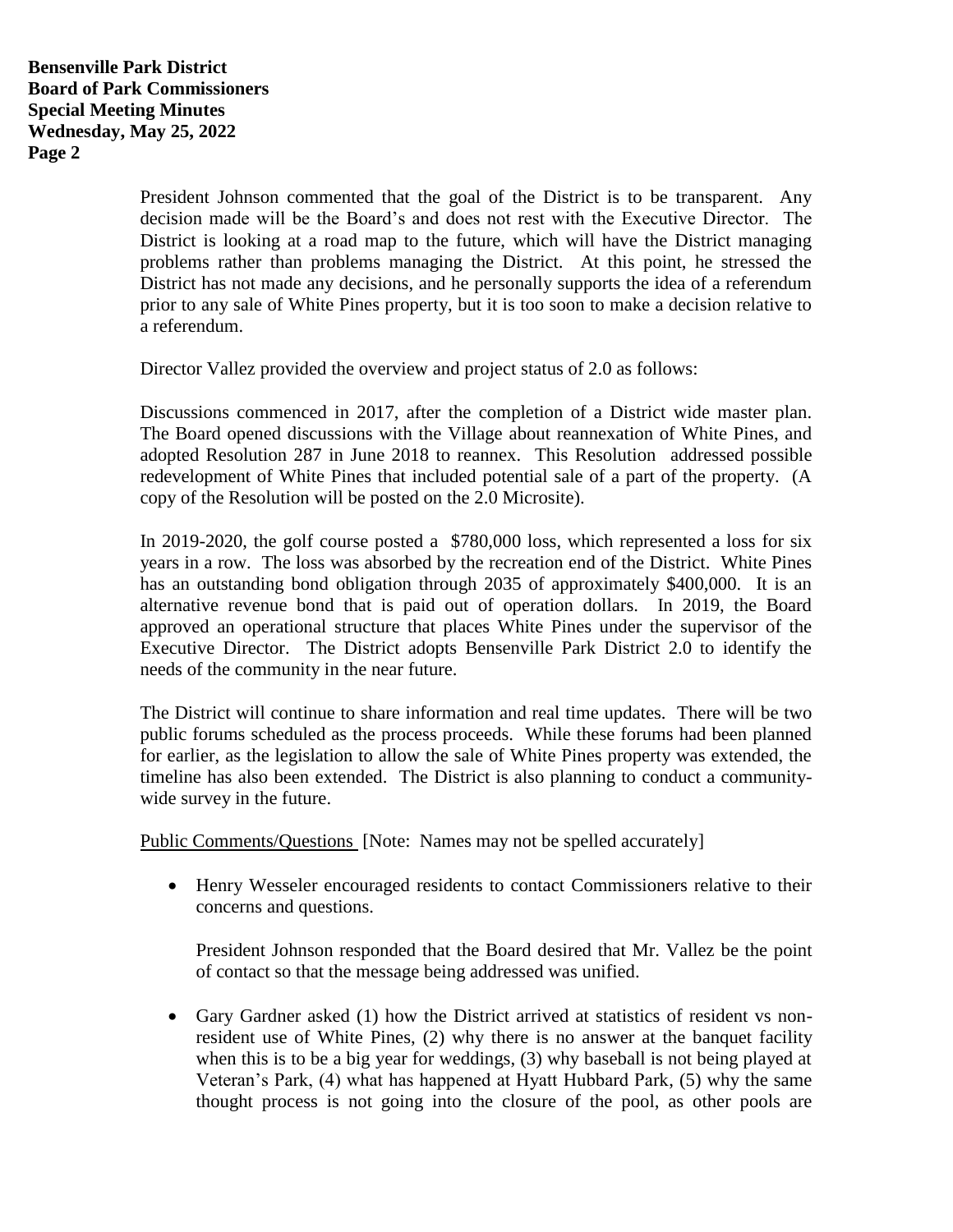closing, (6) whether Mr. Vallez, who personally owns property backing onto green space would like to back up to industrial property and (7) whether the District has a nepotism policy.

In response, the statistics derive from a computer golf registration program which tracks when an individual pays resident vs. non-resident fees; the District is booking a considerable number of weddings; the District's new insurance company told the District not to allow play at Veteran's Park due to a large storm drain which could cause injury, although football is being played in the outfield; the District is inspecting Hyatt Hubbard to determine future uses; the District is spread thin as it is becoming harder and harder to hire staff.

• Mike Jaffee stated he spoke with Kathleen Willis' staff who informed him that the understanding in passing the legislation was that the District planned that an 18 hole course remain at White Pines.

Director Vallez commented that of the four potential redevelopment plans on view, three show an 18-hole course.

• Claudia DeQuincy asked whether the District had conducted an environmental impact study; had studied the effect of the sale of the White Pines property on neighboring properties, and if it studied the effect of the sale on existing storm water concerns. She also questioned whether the District had considered other financing options for projects other than the sale of White Pines property.

Director Vallez responded that the District is securing proposals for an environmental impact study; it has not secured any proposal for effect on neighboring properties; if the redevelopment moved forward it will require stormwater approval from the Army Corps of Engineers and County Stormwater, therefore those concerns will be addressed.

President Johnson stated the District is considering all financing options, including looking at other District holdings for example, the Redmond Lots and land the District owns in Wood Dale.

Commissioner Linder stated that the District also has bonding authority, and Director Vallez stated the District looks for grant opportunities as well.

• Laura Shermano commented on the fact that her property consistently floods and she is concerned about the sale of White Pines property and how it could affect her current issues, which the County has reviewed and was considering until the sale of property was announced.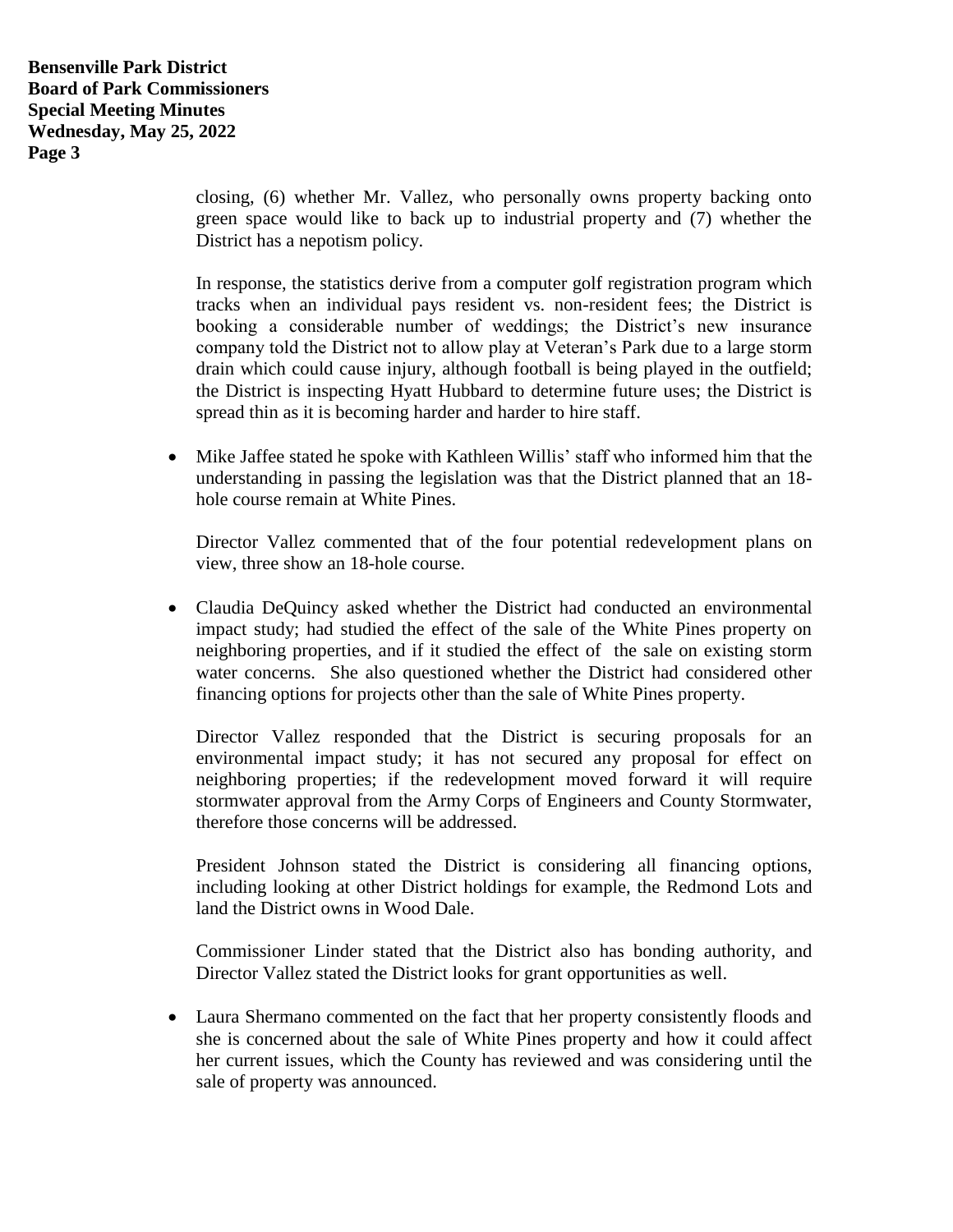Director Vallez reported he has reached out to the County but received not response call.

• Joe Santori stated concerns relative to flooding, traffic if the property is sold for industrial development and a decrease in his property value if it borders industrial property.

Director Vallez responded that there have been discussions relative to traffic should industrial development occur, and it will not be allowed on Church or York Roads.

• Bill Hibner spoke in favor of the increased use and realized funding from golf at White Pines. Funding could increase if the course and its amenities are fully opened. He questions how a proposed soccer field of hotel will benefit the residents of Bensenville. He further stated the residents want to help the District, and to be of value. If capital projects require only \$7 million, there is no need to sell property to secure \$125 million. If funds are needed, the District should consider the sale for residential development, even if it nets only \$25 million.

Director Vallez responded that the idea of a sports facility arose from a visit to a Waukegan facility which took out an 18-hole golf course, and is making money through parking revenues and field fees. No decision has yet been made to sell, or to sell for industrial or residential development. He is speaking with Pulte Homes about a residential development, but the thought appears to be the District would rather keep its property if the sale of land would not realize enough money to make a difference to capital improvement needs.

He also stated that the District remains committed to the golf course, having invested \$1.8 million in it in recent years installing tar and chip cart paths and lighting.

- Trisha Sutton handed out a list of questions to be answered, and asked that the questions and answers be placed on the 2.0 microsite.
- Chuck Rizzo asked where the District was 7-8 months ago when a surveyor was on his property and he was not told in advance about the reasons for the survey. He stated his neighbor reported to him that he had spoken to Director Vallez who told him that the District was selling the golf course and that it would affect his property. He stated residents are upset because they should have been told two years ago about a potential sale. He does not want property sold to put in industrial development.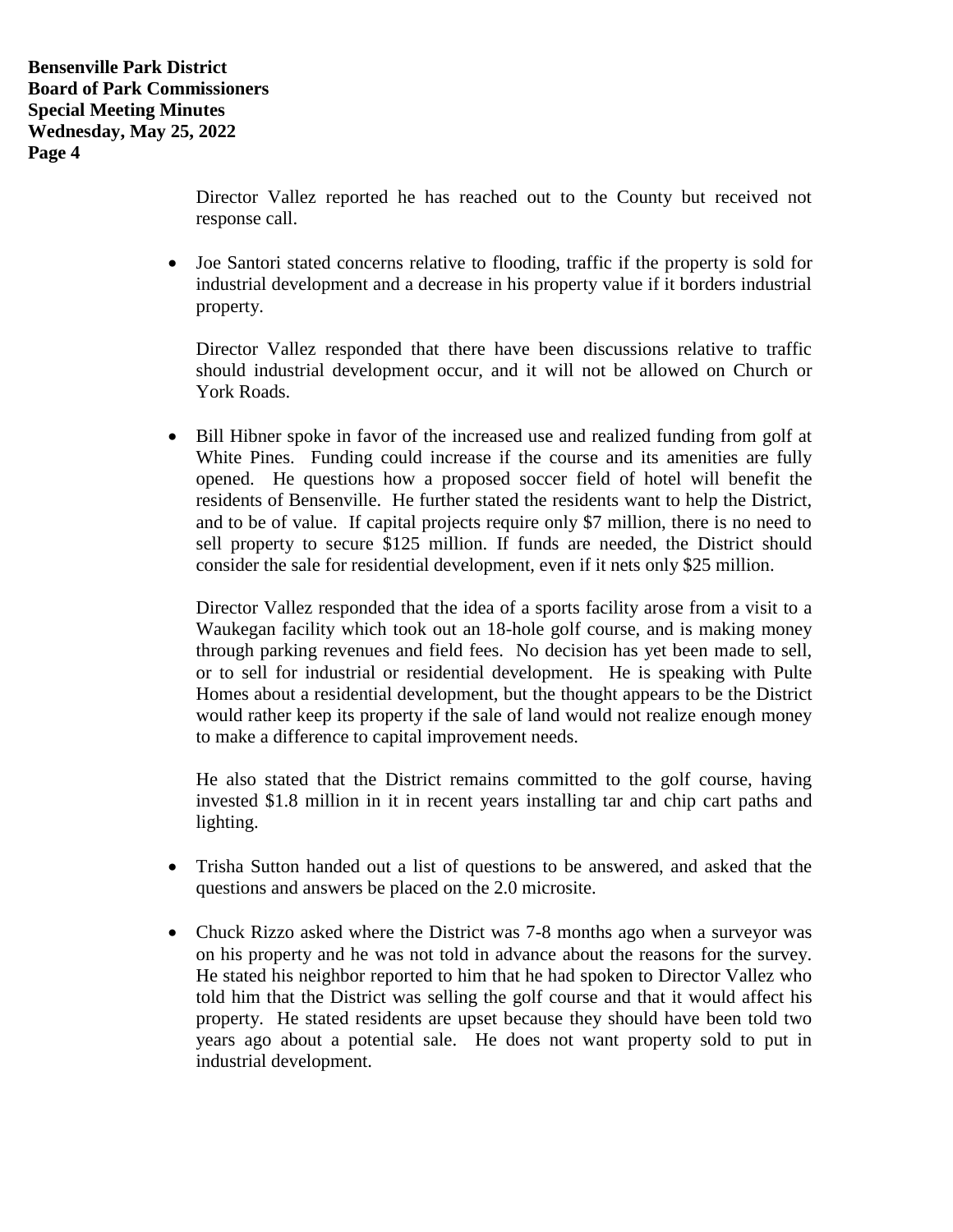Director Vallez admitted talking to the neighbor, but denied making the comments to the neighbor attributed to him. The District's consideration of the sale of a part of White Pines has been openly discussed as far back as 2018 in the annexation agreement with the Village, and there were two articles in the newspaper about it.

Commissioner Karg stated she also spoke with Mr. Rizzo, telling him the golf course was not for sale She stated the Board meets every two week and invited residents to attend meetings, as the District continues its work to make hard decisions.

Commissioner Snyder commented that the Board has no agenda it is looking into everything.

• Janell Taraska stated she does not believe that putting industrial on White Pines property is in the best interests of the District. She asked whether the District will survey residents, and whether the District will still give Fenton a soccer dome if the sale does not occur.

President Johnson responded that the District has not solicited offers, and if the residents don't want the sale for industrial it will be taken off the table. But the Board needs the facility study to make its decision. If the District has field needs, Fenton having a soccer dome is a benefit.

• Valerie Special questioned which of the District's three facilities are making the most money, what happens with the outstanding bond if property is sold, and what the total bond amount is. General discussion occurred relative to suggested ways that the District could make additional money from its venues.

Director Vallez responded the top three revenue generators are Deer Grove Leisure Center, White Pines and the pool. If a portion of the property is sold, the bond would have to be paid off. The District forgave an interfund loan, which makes the financial picture of White Pines better. He will provide bond information to Ms. Special as the amount is not immediately available.

- Julie Ambre ska stated the only one big issue is putting industrial uses on White Pines property. Once it starts industrial will take over and the Village will be changed and there will be no need for a park district.
- Margaret Karich spoke of her love for the Village, and opposed the sale of White Pines property, as it should not be solely about dollars and cents, but the Board must look to the future.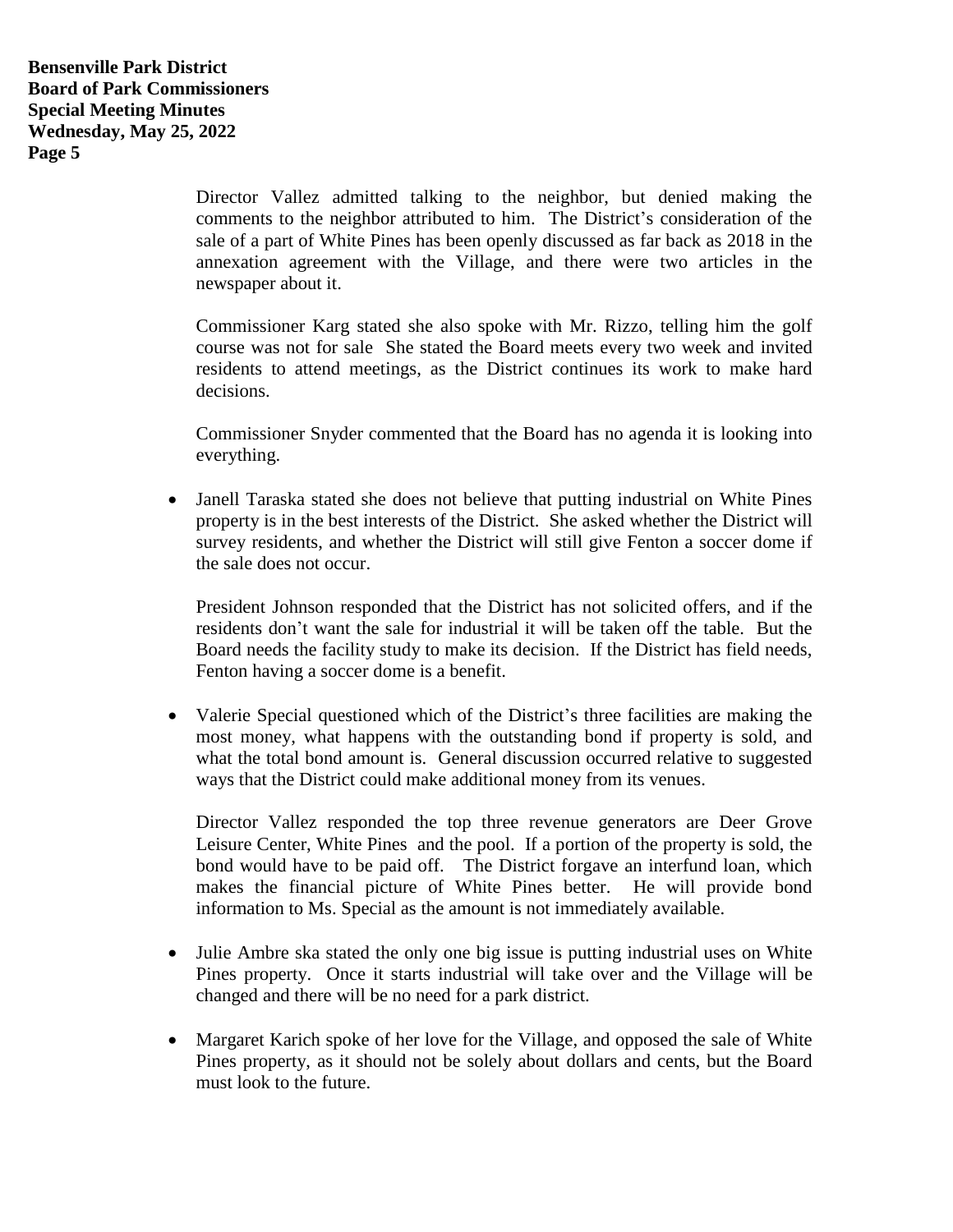**Bensenville Park District Board of Park Commissioners Special Meeting Minutes Wednesday, May 25, 2022 Page 6**

> • Anthony Arman commented on the fact that property taxes continue to rise, and questioned why there was a grant received for property in Wood Dale. He is also concerned about stormwater issues and increased traffic on Church Road if White Pines property is sold. He is opposed to a sale of land for industrial development.

Director Vallez responded that any redevelopment will be done with approval of a stormwater plan, which recognizes flooding issues in the area.

• Robert Special questioned the plans for the dog park, referencing management issues at other parks. He also enquired as to how many maintenance employees the District has.

Director Vallez responded that there are challenges to a dog park which can be resolved through membership fees, which are then used for clean up and property maintenance. The District is short staffed in the maintenance department and is, as are other employers, having difficulty hiring staff. The District is working with IGAs with the school districts which would have them share staff. This is similar to an agreement the District has with the Village regarding the sharing of staff to aid in snow plowing.

• Bob Benson questioned how the District measured use by resident/non-resident status. He also questioned times where play, and use of the Deer Grove, was free.

Director Vallez reported there have been no opportunities for free use of facilities.

- Shannon Vaccaro state she has recently purchased a home here, and would not have done so if she knew of a proposal to put industrial uses in the White Pines property.
- Mitch Janisek thanked the Board for offering the question/answer session.
- Ted Rockowitz suggested for the safety of those using the walking track that a screen be installed as he was once almost hit by a ball, and since then he has not been back.

Director Vallez stated he will discuss this with staff.